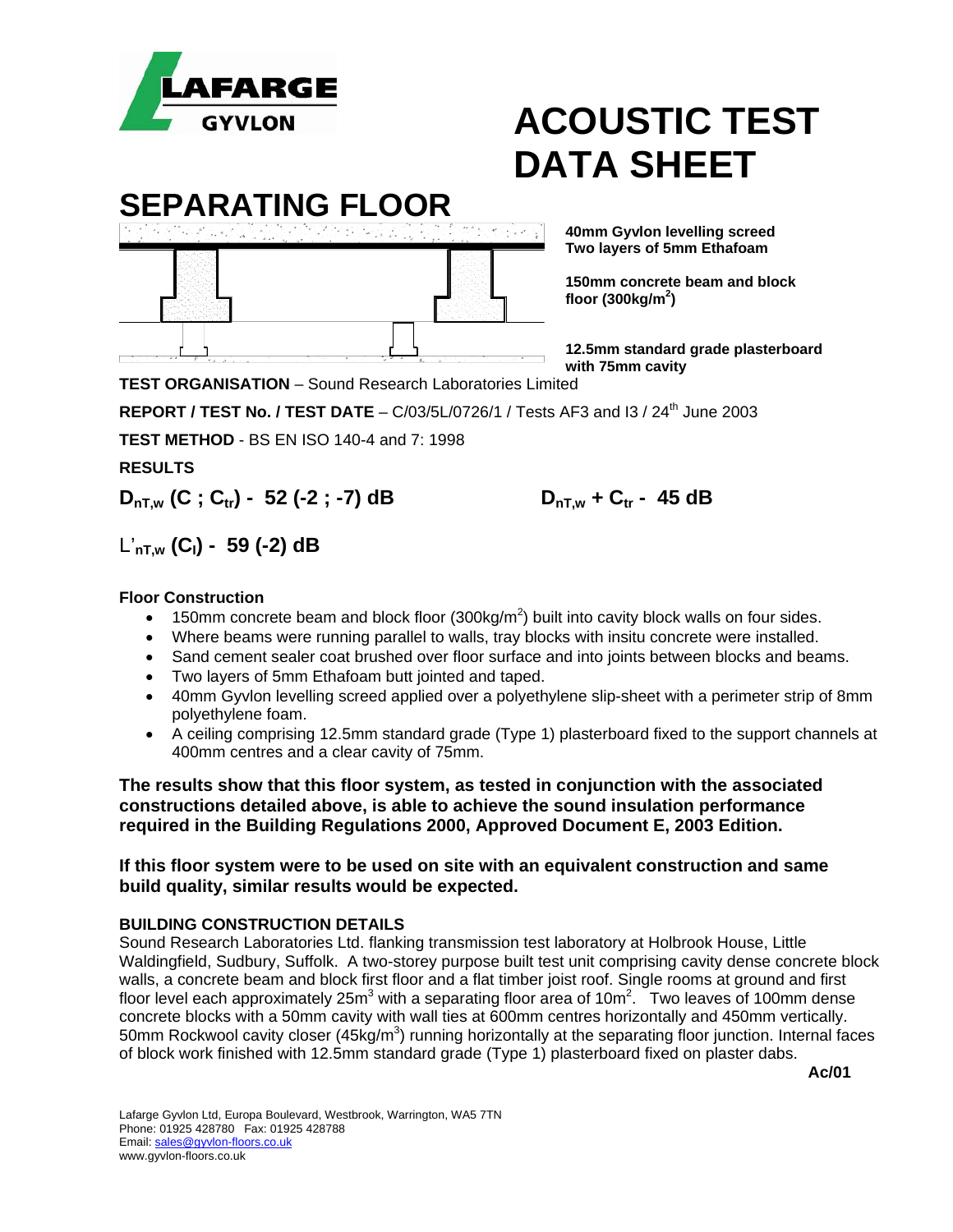

**SEPARATING FLOOR 40mm Gyvlon levelling screed** 

ा ताउँ तथा है। तथा सम्मान्य स्वास्थ्य स्वास्थ्य स्वास्थ्य स्वास्थ्य स्वास्थ्य स्वास्थ्य स्वास्थ्य स्वास्थ्य स<br>स्वास्थ्य स्वास्थ्य स्वास्थ्य स्वास्थ्य स्वास्थ्य स्वास्थ्य स्वास्थ्य स्वास्थ्य स्वास्थ्य स्वास्थ्य स्वास्थ्

 **Two layers of 5mm Ethafoam** 

**150mm concrete beam and block** 

**15mm standard grade plasterboard with 75mm cavity**

**TEST ORGANISATION** – Sound Research Laboratories Limited

**REPORT / TEST No. / TEST DATE – C/03/5L/0766/1 / Tests 1 and 2 / 8<sup>th</sup> August 2003** 

**TEST METHOD** - BS EN ISO 140-4 and 7: 1998

**RESULTS** 

 $D_{nT,w}$  (C; C<sub>tr</sub>) - 52 (-2; -6) dB  $D_{nT,w}$  + C<sub>tr</sub> - 46 dB

L'**nT,w (CI) - 62 (-4) dB** 

#### **CONSTRUCTION DETAILS**

#### **Floor Construction**

- 150mm concrete beam and block floor  $(300\text{kg/m}^2)$  built into cavity block walls on four sides.
- Where beams were running parallel to walls, tray blocks with insitu concrete were installed.
- Sand cement sealer coat brushed over floor surface and into joints between blocks and beams.
- Two layers of 5mm Ethafoam butt jointed and taped
- 40mm Gyvlon levelling screed applied over a polyethylene slip-sheet with a perimeter strip of 8mm polyethylene foam.
- Ceiling comprising 15mm standard grade (Type 1) plasterboard fixed to support channels at 400mm centres and a clear cavity of 75mm.

**The results show that this floor system, as tested in conjunction with the associated constructions detailed above, is able to achieve the sound insulation performance required in the Building Regulations 2000, Approved Document E, 2003 Edition.** 

#### **If this floor system were to be used on site with an equivalent construction and same build quality, similar results would be expected.**

#### **BUILDING CONSTRUCTION DETAILS**

Sound Research Laboratories Ltd. flanking transmission test laboratory at Holbrook House, Little Waldingfield, Sudbury, Suffolk. A two-storey purpose built test unit comprising cavity dense concrete block walls, a concrete beam and block first floor and a flat timber joist roof. Single rooms at ground and first floor level each approximately 25m<sup>3</sup> with a separating floor area of 10m<sup>2</sup>. Two leaves of 100mm dense concrete blocks with a 50mm cavity with wall ties at 600mm centres horizontally and 450mm vertically. 50mm Rockwool cavity closer (45kg/m<sup>3</sup>) running horizontally at the separating floor junction. Internal faces of block work finished with 12.5mm standard grade (Type 1) plasterboard fixed on plaster dabs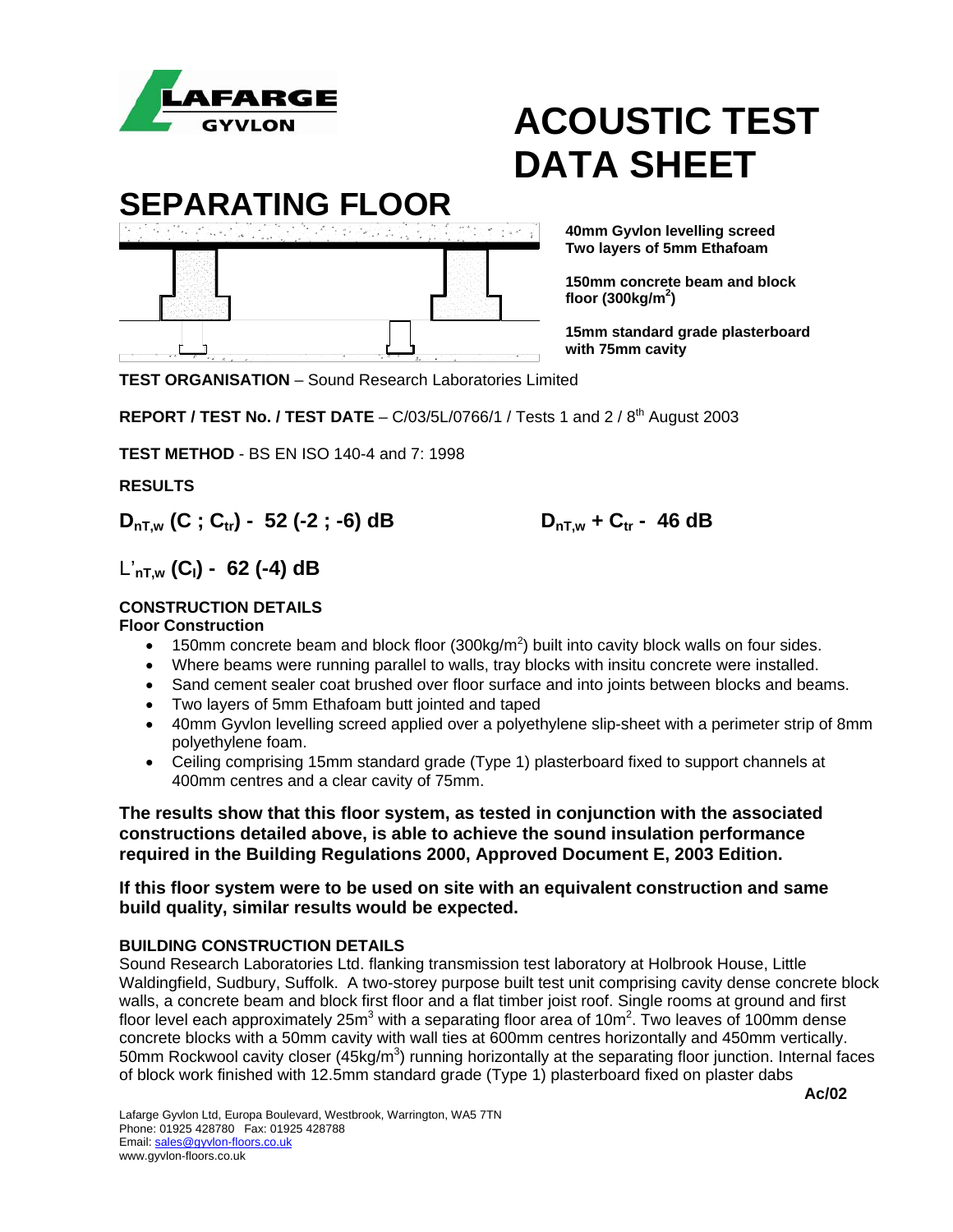



 **Two layers of 5mm Ethafoam** 

 **150mm concrete beam and block** 

 **Two layers of 12.5mm standard grade plasterboard with 75mm cavity**

**TEST ORGANISATION** – Sound Research Laboratories Limited

**REPORT / TEST No. / TEST DATE** – C/03/5L/0726/1 / Tests AF2 and I2 / 23rd June 2003

**TEST METHOD** - BS EN ISO 140-4 and 7: 1998

**RESULTS** 

 $D_{nT,w}$  (C; C<sub>tr</sub>) - 53 (-2; -6) dB  $D_{nT,w}$  + C<sub>tr</sub> - 47 dB

### **L'nT,w (CI) - 58 (-3) dB**

#### **Floor Construction**

- 150mm concrete beam and block floor  $(300\text{kg/m}^2)$  built into cavity block walls on four sides.
- Where beams were running parallel to walls, tray blocks with insitu concrete were installed.
- Sand cement sealer coat brushed over floor surface and into joints between blocks and beams.
- Two layers of 5mm Ethafoam butt jointed and taped.
- 40mm Gyvlon levelling screed applied over a polyethylene slip-sheet with a perimeter strip of 8mm polyethylene foam.
- A ceiling comprising two layers of 12.5mm standard grade (Type 1) plasterboard fixed to support channels at 400mm centres and a clear cavity of 75mm.

**The results show that this floor system, as tested in conjunction with the associated constructions detailed above, is able to achieve the sound insulation performance required in the Building Regulations 2000, Approved Document E, 2003 Edition.** 

#### **If this floor system were to be used on site with an equivalent construction and same build quality, similar results would be expected.**

#### **BUILDING CONSTRUCTION DETAILS**

Sound Research Laboratories Ltd., flanking transmission test laboratory at Holbrook House, Little Waldingfield, Sudbury, Suffolk. A two-storey purpose built test unit comprising cavity dense concrete block walls, a concrete beam and block first floor and a flat timber joist roof. Single rooms at ground and first floor level each approximately 25m<sup>3</sup> with a separating floor area of 10m<sup>2</sup>. Two leaves of 100mm dense concrete blocks with a 50mm cavity with wall ties at 600mm centres horizontally and 450mm vertically. 50mm Rockwool cavity closer (45kg/m<sup>3</sup>) running horizontally at the separating floor junction. Internal faces of block work finished with 12.5mm standard grade (Type 1) plasterboard fixed on plaster dabs.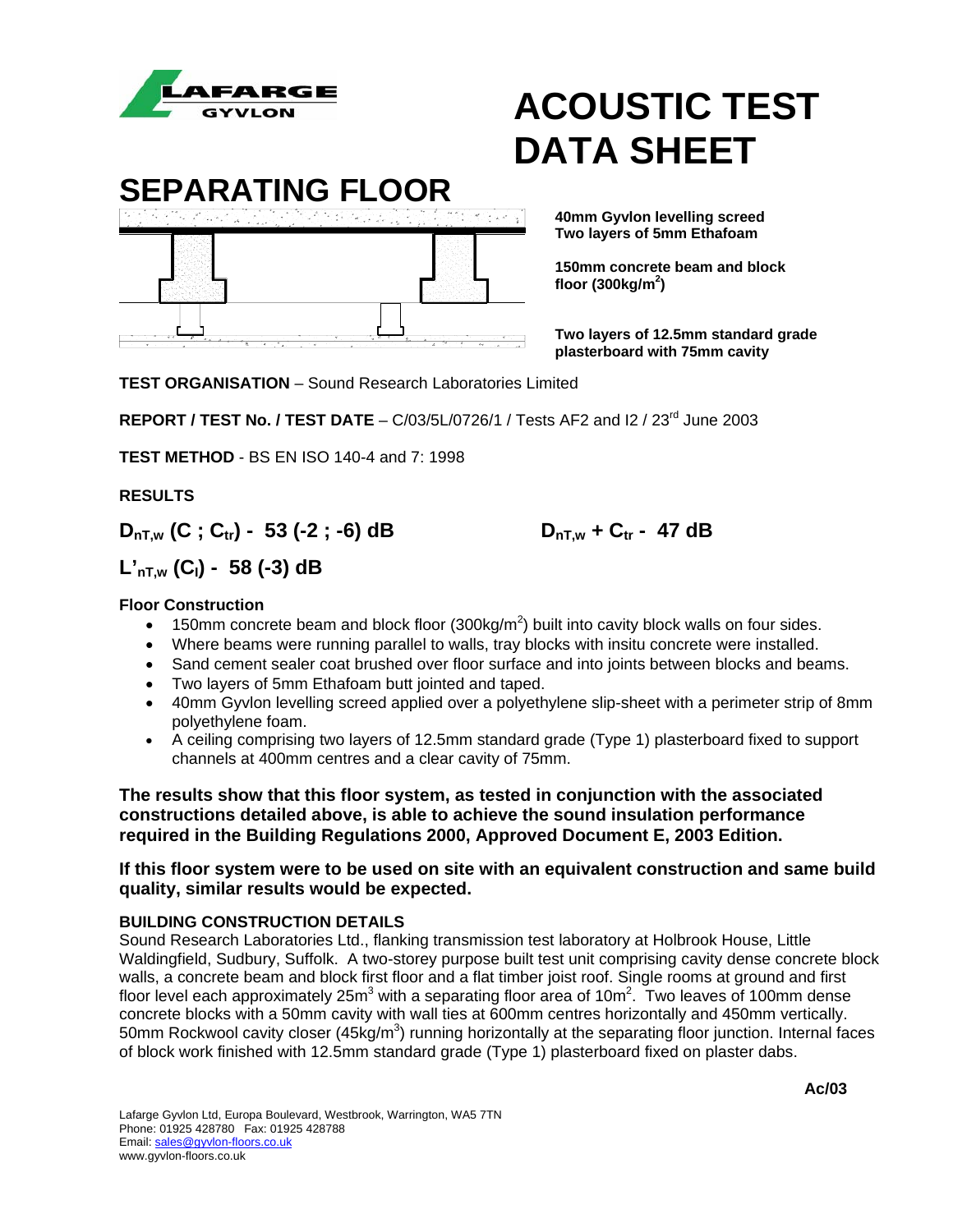

**SEPARATING FLOOR** 

 **40mm Gyvlon levelling screed 30mm Rockwool Rockfloor** 

> **150mm concrete beam and block floor (300kg/m2 )**

**15mm standard grade plasterboard with 75mm cavity**

**TEST ORGANISATION** – Sound Research Laboratories Limited

**REPORT / TEST No. / TEST DATE** –  $C/03/5L/0781/1$  / Tests A2 and  $12/28<sup>th</sup>$  August 2003

**TEST METHOD** - BS EN ISO 140-4 and 7: 1998

**RESULTS** 

 $D_{nT,w}$  (C; C<sub>tr</sub>) - 51 (-2; -6) dB  $D_{nT,w}$  + C<sub>tr</sub> - 45 dB

### **L**'**nT,w (CI) - 56 (-2) dB**

#### **Floor Construction**

- 150mm concrete beam and block floor  $(300\text{kg/m}^2)$  built into cavity block walls on four sides.
- Where beams were running parallel to walls, tray blocks with insitu concrete were installed.
- Sand cement sealer coat brushed over floor surface and into joints between blocks and beams. 30mm Rockwool Rockfloor slabs laid over floor.
- 40mm Gyvlon levelling screed applied over a polyethylene slip sheet with a perimeter strip of 30mm Rockwool Rockfloor.
- A ceiling comprising 15mm standard grade (Type 1) plasterboard fixed to support channels at 400mm centres and a clear cavity of 75mm.

**The results show that this floor system, as tested in conjunction with the associated constructions detailed above, is able to achieve the sound insulation performance required in the Building Regulations 2000, Approved Document E, 2003 Edition.** 

#### **If this floor system were to be used on site with an equivalent construction and same build quality, similar results would be expected.**

#### **BUILDING CONSTRUCTION DETAILS**

Sound Research Laboratories Ltd. flanking transmission test laboratory at Holbrook House, Little Waldingfield, Sudbury, Suffolk. A two-storey purpose built test unit comprising cavity dense concrete block walls, a concrete beam and block first floor and a flat timber joist roof. Single rooms at ground and first floor level each approximately 25m<sup>3</sup> with a separating floor area of 10m<sup>2</sup>. Two leaves of 100mm dense concrete blocks with a 50mm cavity with wall ties at 600mm centres horizontally and 450mm vertically. 50mm Rockwool cavity closer (45kg/m<sup>3</sup>) running horizontally at the separating floor junction. Internal faces of block work finished with 12.5mm standard grade (Type 1) plasterboard fixed on plaster dabs.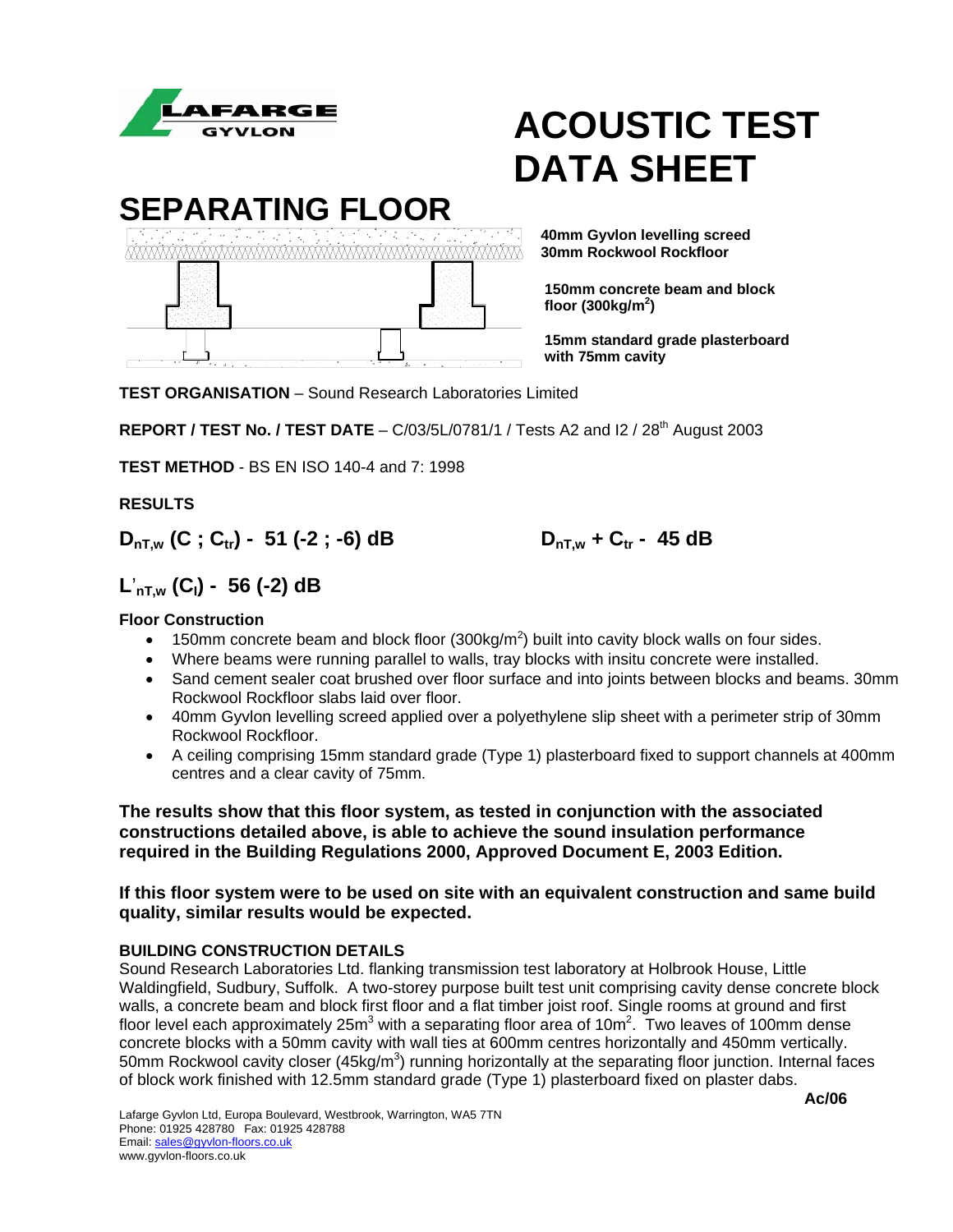

### **SEPARATING FLOOR**



 **40mm Gyvlon levelling screed** 

 **150mm concrete beam and block** 

 **50mm x 50mm timber battens at 600mm centres with 50mm mineral wool in cavity 12.5mm standard grade plasterboard on Resilient Bars set at 600mm centres**

**TEST ORGANISATION** – Sound Research Laboratories Limited **REPORT / TEST No. / TEST DATE** – C/03/5L/0793/1 / Tests A2 and I2 / 22<sup>nd</sup> October 2003 **TEST METHOD** - BS EN ISO 140-4 and 7: 1998 **RESULTS**   $D_{nT,w}$  (C; C<sub>tr</sub>) - 67 (-2; -6) dB  $D_{nT,w}$  + C<sub>tr</sub> - 61 dB

### L'nT**,w (CI) - 45 (-1) dB**

#### **Floor Construction**

- 150mm concrete beams (34kg/m) at 600mm centres with 100mm infill blocks (1950kg/m<sup>3</sup>) laid between. Beams built into inner leaf of cavity walls at each end with insitu concrete between. Precast edge beams built into inner leaf of cavity walls at side of floor.
- 50mm sand cement screed (2300kg/m<sup>3</sup>) laid over block work between beams to finish flush with top of beams. Nominal surface mass of floor was 300kg/m<sup>2</sup>.
- 40mm Gyvlon levelling screed applied over a polyethylene slip sheet over 30mm Rockwool Rockfloor slabs with a perimeter strip of 30mm Rockwool Rockfloor.
- A ceiling comprising 12.5mm standard grade (Type 1) plasterboard fixed to resilient bars set at 600mm centres and fixed to 50mm x 50mm timber battens set at 600mm centres. 50mm mineral wool infill (16kg/m<sup>3</sup>) between timber battens.

**The results show that this floor system, as tested in conjunction with the associated constructions detailed above, is able to achieve the sound insulation performance required in the Building Regulations 2000, Approved Document E, 2003 Edition.** 

**If this floor system were to be used on site with an equivalent construction and same build quality, similar results would be expected.** 

#### **BUILDING CONSTRUCTION DETAILS**

Sound Research Laboratories Ltd. flanking transmission test laboratory at Holbrook House, Little Waldingfield, Sudbury, Suffolk. A two-storey purpose built test unit comprising 100mm brick / 50mm cavity / 100mm block (1100kg/m<sup>3</sup>) walls, a concrete beam and block first floor and a flat timber joist roof. Single rooms at ground and first floor level each approximately 25m<sup>3</sup> with a separating floor area of 10m<sup>2</sup>. 50mm Rockwool cavity closer (45kg/m<sup>3</sup>) running horizontally at the separating floor junction. Internal faces of block work finished with two layers of 12.5mm sound resistant plasterboard fixed to a 48mm independent I stud frame. **Ac/07**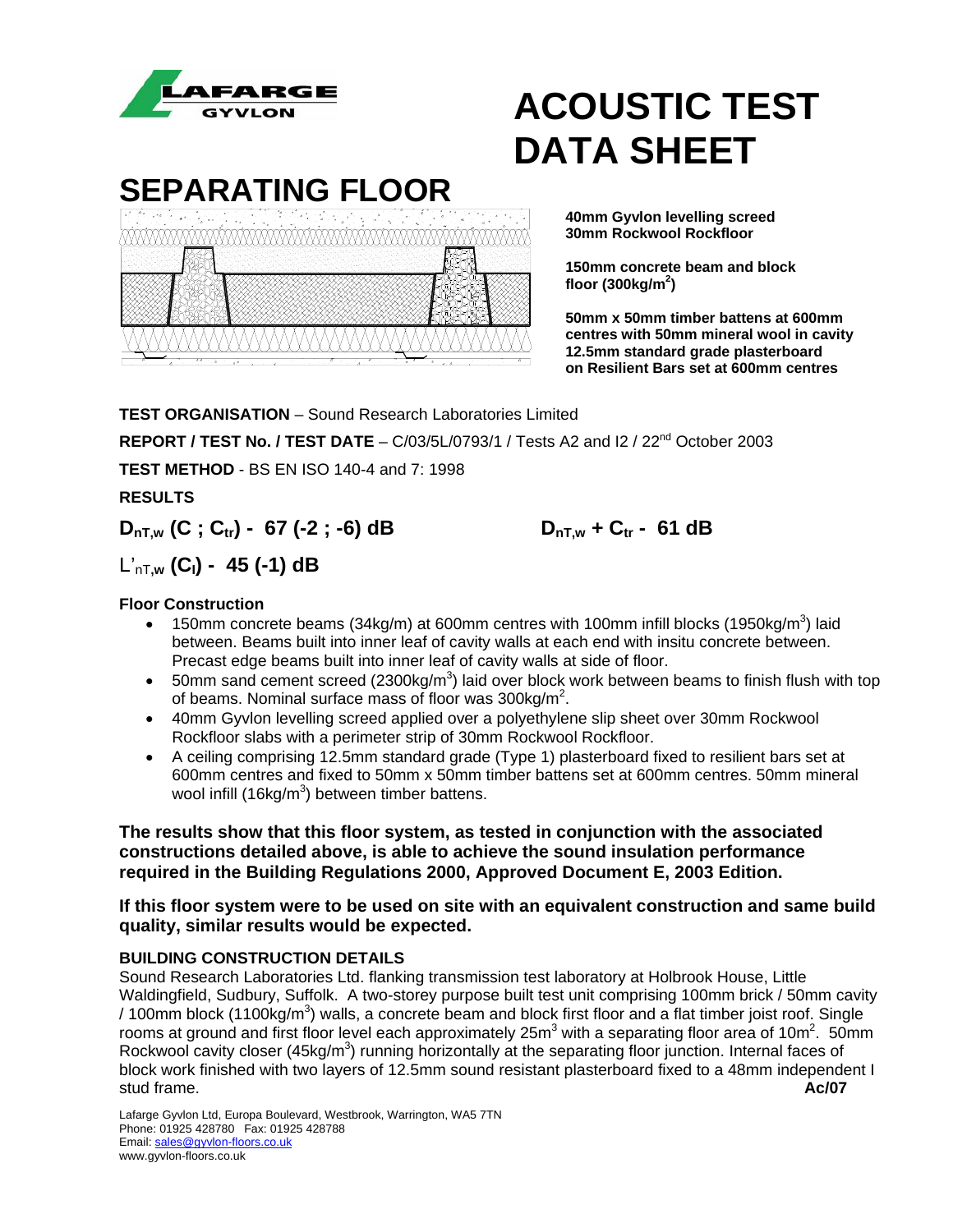

# **SEPARATING FLOOR 30mm Rockwool Rockfloor**  WWWWWW  **floor (300kg/m2 )**

### **ACOUSTIC TEST DATA SHEET**

 **65mm sand / cement screed** 

 **150mm concrete beam and block** 

 **50mm x 50mm timber battens at 600mm centres with 50mm mineral wool in cavity 12.5mm standard grade plasterboard on Resilient Bars set at 600mm centres**

**TEST ORGANISATION** – Sound Research Laboratories Limited **REPORT / TEST No. / TEST DATE** - C/03/5L/0793/1 / Tests A2 and I2 / 22<sup>nd</sup> October 2003 **TEST METHOD** - BS EN ISO 140-4 and 7: 1998

**RESULTS** 

### $D_{nT,w}$  (C; C<sub>tr</sub>) - 67 (-4; -10) dB  $D_{nT,w}$  + C<sub>tr</sub> - 57 dB

### L'nT**,w (CI) - 43 (3) dB**

#### **Floor Construction**

- 150mm concrete beams (34kg/m) at 600mm centres with 100mm infill blocks (1950kg/m<sup>3</sup>) laid between. Beams built into inner leaf of cavity walls at each end with insitu concrete between. Precast edge beams built into inner leaf of cavity walls at side of floor.
- 50mm sand cement screed (2300kg/m<sup>3</sup>) laid over block work between beams to finish flush with top of beams. Nominal surface mass of floor was 300kg/m<sup>2</sup>.
- 65mm sand / cement screed applied over a polyethylene slip sheet over 30mm Rockwool Rockfloor slabs with a perimeter strip of 30mm Rockwool Rockfloor.
- A ceiling comprising 12.5mm standard grade (Type 1) plasterboard fixed to resilient bars set at 600mm centres and fixed to 50mm x 50mm timber battens set at 600mm centres. 50mm mineral wool infill (16kg/m<sup>3</sup>) between timber battens.

**The results show that this floor system, as tested in conjunction with the associated constructions detailed above, is able to achieve the sound insulation performance required in the Building Regulations 2000, Approved Document E, 2003 Edition.** 

#### **If this floor system were to be used on site with an equivalent construction and same build quality, similar results would be expected.**

#### **BUILDING CONSTRUCTION DETAILS**

Sound Research Laboratories Ltd. flanking transmission test laboratory at Holbrook House, Little Waldingfield, Sudbury, Suffolk. A two-storey purpose built test unit comprising 100mm brick / 50mm cavity / 100mm block (1100kg/m<sup>3</sup>) walls, a concrete beam and block first floor and a flat timber joist roof. Single rooms at ground and first floor level each approximately 25 $m<sup>3</sup>$  with a separating floor area of 10 $m<sup>2</sup>$ . 50mm Rockwool cavity closer (45kg/m<sup>3</sup>) running horizontally at the separating floor junction. Internal faces of block work finished with two layers of 12.5mm sound resistant plasterboard fixed to a 48mm independent I stud frame. **Ac/09**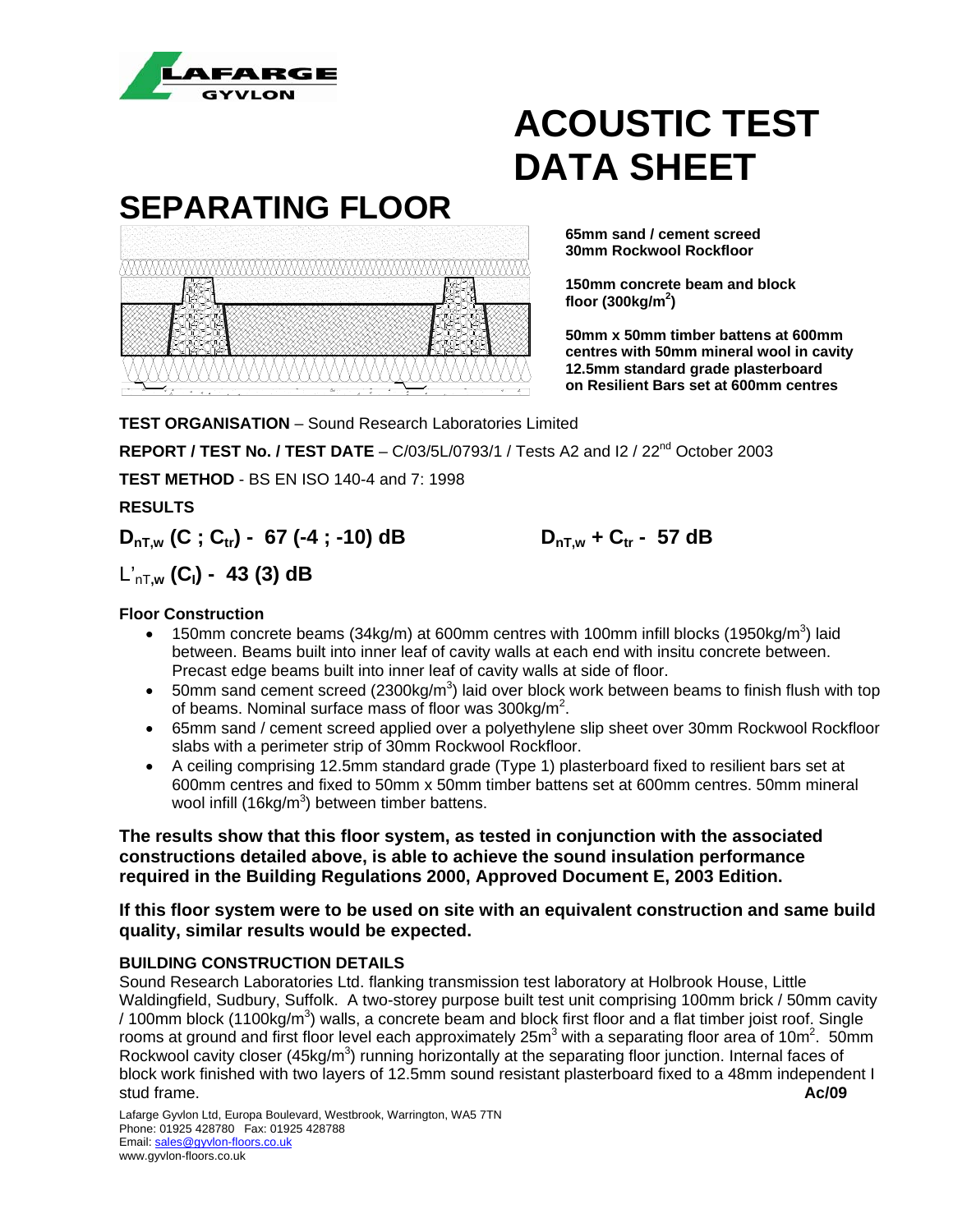



 **Two layers of 5mm Ethafoam** 

 **150mm concrete beam and block floor (300kg/m2 )** 

> **One layer of 12.5mm Lafarge dBcheck**  *Wallboard on MF system with 75mm cavity*

**TEST ORGANISATION** – Sound Research Laboratories Limited

**REPORT / TEST No. / TEST DATE** – C/03/5L/0837/1 / Tests A7 and I7 / 9<sup>th</sup> & 10<sup>th</sup> December 2003

**TEST METHOD** - BS EN ISO 140-4 and 7: 1998

**RESULTS** 

 $D_{nT,w}$  (C; C<sub>tr</sub>) - 52 (-2; -5) dB  $D_{nT,w}$  + C<sub>tr</sub> - 47 dB

**L'nT,w (CI) - 57 (0) dB** 

#### **Floor Construction**

- 150mm concrete beam and block floor  $(300\text{kg/m}^2)$  built into cavity block walls on four sides.
- Where beams were running parallel to walls, tray blocks with insitu concrete were installed.
- Sand cement sealer coat brushed over floor surface and into joints between blocks and beams.
- Two layers of 5mm Ethafoam butt jointed and taped.
- 40mm Gyvlon levelling screed applied over a polyethylene slip-sheet with a perimeter strip of 8mm polyethylene foam.
- A ceiling comprising one layer of 12.5mm Lafarge dBcheck wallboard fixed to the MF ceiling system with a clear cavity of 75mm.

**The results show that this floor system, as tested in conjunction with the associated constructions detailed above, is able to achieve the sound insulation performance required in the Building Regulations 2000, Approved Document E, 2003 Edition.** 

**If this floor system were to be used on site with an equivalent construction and same build quality, similar results would be expected.** 

#### **BUILDING CONSTRUCTION DETAILS**

Sound Research Laboratories Ltd., flanking transmission test laboratory at Holbrook House, Little Waldingfield, Sudbury, Suffolk. A two-storey purpose built test unit comprising cavity dense concrete block walls, a concrete beam and block first floor and a flat timber joist roof. Single rooms at ground and first floor level each approximately 25m<sup>3</sup> with a separating floor area of 10m<sup>2</sup>.

Two leaves of 100mm dense concrete blocks with a 50mm cavity with wall ties at 600mm centres horizontally and 450mm vertically. 50mm Rockwool cavity closer (45kg/m<sup>3</sup>) running horizontally at the separating floor junction. Internal faces of block work finished with 12.5mm standard grade (Type 1) plasterboard fixed on plaster dabs.

Lafarge Gyvlon Ltd, Europa Boulevard, Westbrook, Warrington, WA5 7TN Phone: 01925 428780 Fax: 01925 428788 Email: sales@gyvlon-floors.co.uk www.gyvlon-floors.co.uk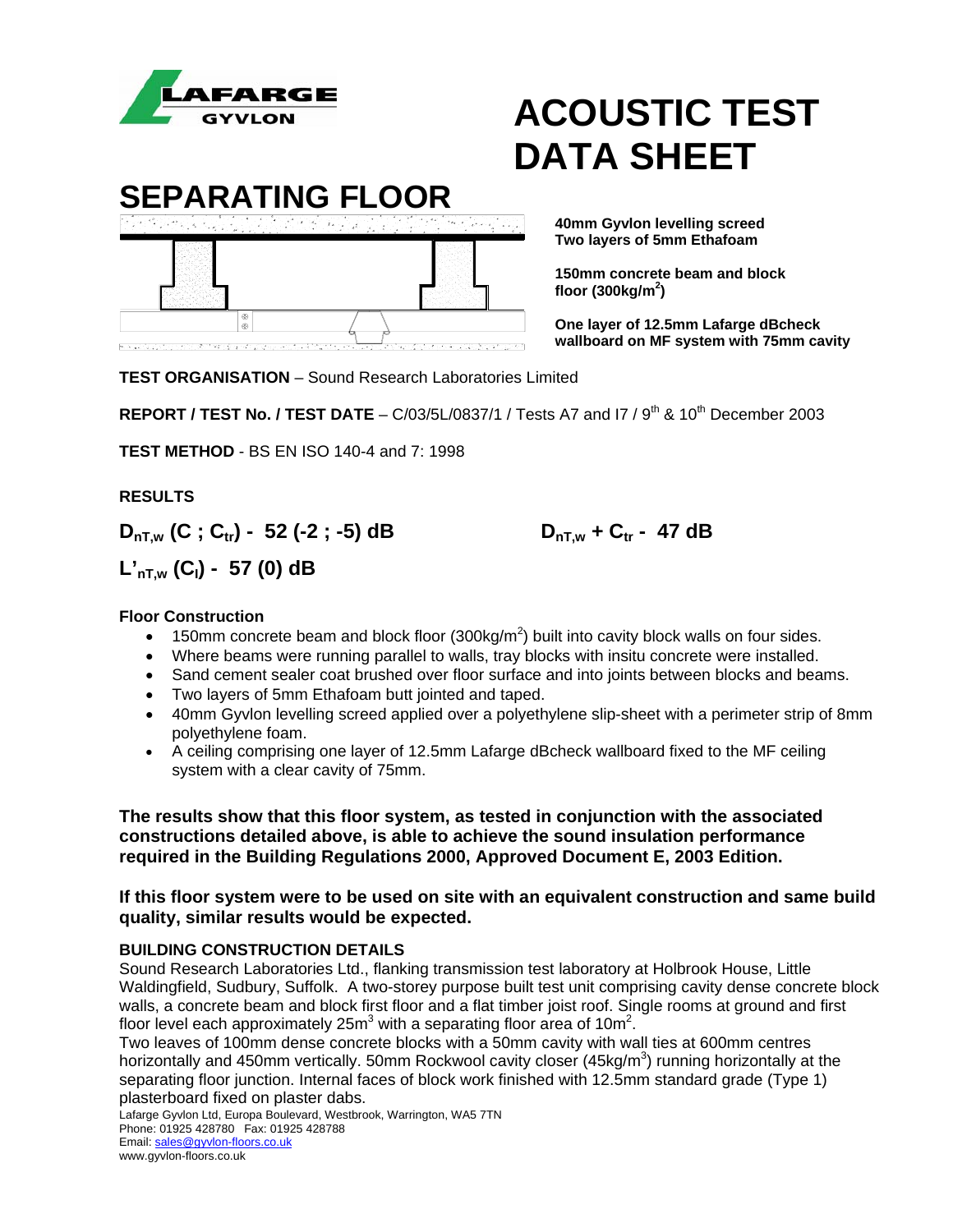

**SEPARATING FLOOR 40mm Gyvlon levelling screed floor (300kg/m2 )** 

 **Two layers of 5mm Ethafoam** 

 **150mm concrete beam and block** 

 **Two layers of 12.5mm Lafarge dBcheck wallboard on MF system with 75mm cavity**

**TEST ORGANISATION** – Sound Research Laboratories Limited

**REPORT / TEST No. / TEST DATE** – C/03/5L/0837/1 / Tests A5 and 15 / 9<sup>th</sup> December 2003

**TEST METHOD** - BS EN ISO 140-4 and 7: 1998

#### **RESULTS**

 $D_{nT,w}$  (C; C<sub>tr</sub>) - 54 (-2; -5) dB  $D_{nT,w}$  + C<sub>tr</sub> - 49 dB

**L'nT,w (CI) - 55 (0) dB** 

#### **Floor Construction**

- 150mm concrete beam and block floor  $(300\text{kg/m}^2)$  built into cavity block walls on four sides.
- Where beams were running parallel to walls, tray blocks with insitu concrete were installed.
- Sand cement sealer coat brushed over floor surface and into joints between blocks and beams.
- Two layers of 5mm Ethafoam butt jointed and taped.
- 40mm Gyvlon levelling screed applied over a polyethylene slip-sheet with a perimeter strip of 8mm polyethylene foam.
- A ceiling comprising two layers of 12.5mm Lafarge dBcheck wallboard fixed to the MF ceiling system with a clear cavity of 75mm.

**The results show that this floor system, as tested in conjunction with the associated constructions detailed above, is able to achieve the sound insulation performance required in the Building Regulations 2000, Approved Document E, 2003 Edition.** 

#### **If this floor system were to be used on site with an equivalent construction and same build quality, similar results would be expected.**

#### **BUILDING CONSTRUCTION DETAILS**

Sound Research Laboratories Ltd., flanking transmission test laboratory at Holbrook House, Little Waldingfield, Sudbury, Suffolk. A two-storey purpose built test unit comprising cavity dense concrete block walls, a concrete beam and block first floor and a flat timber joist roof. Single rooms at ground and first floor level each approximately 25m<sup>3</sup> with a separating floor area of 10m<sup>2</sup>.

Two leaves of 100mm dense concrete blocks with a 50mm cavity with wall ties at 600mm centres horizontally and 450mm vertically. 50mm Rockwool cavity closer (45kg/m<sup>3</sup>) running horizontally at the separating floor junction. Internal faces of block work finished with 12.5mm standard grade (Type 1) plasterboard fixed on plaster dabs.

Lafarge Gyvlon Ltd, Europa Boulevard, Westbrook, Warrington, WA5 7TN Phone: 01925 428780 Fax: 01925 428788 Email: sales@gyvlon-floors.co.uk www.gyvlon-floors.co.uk